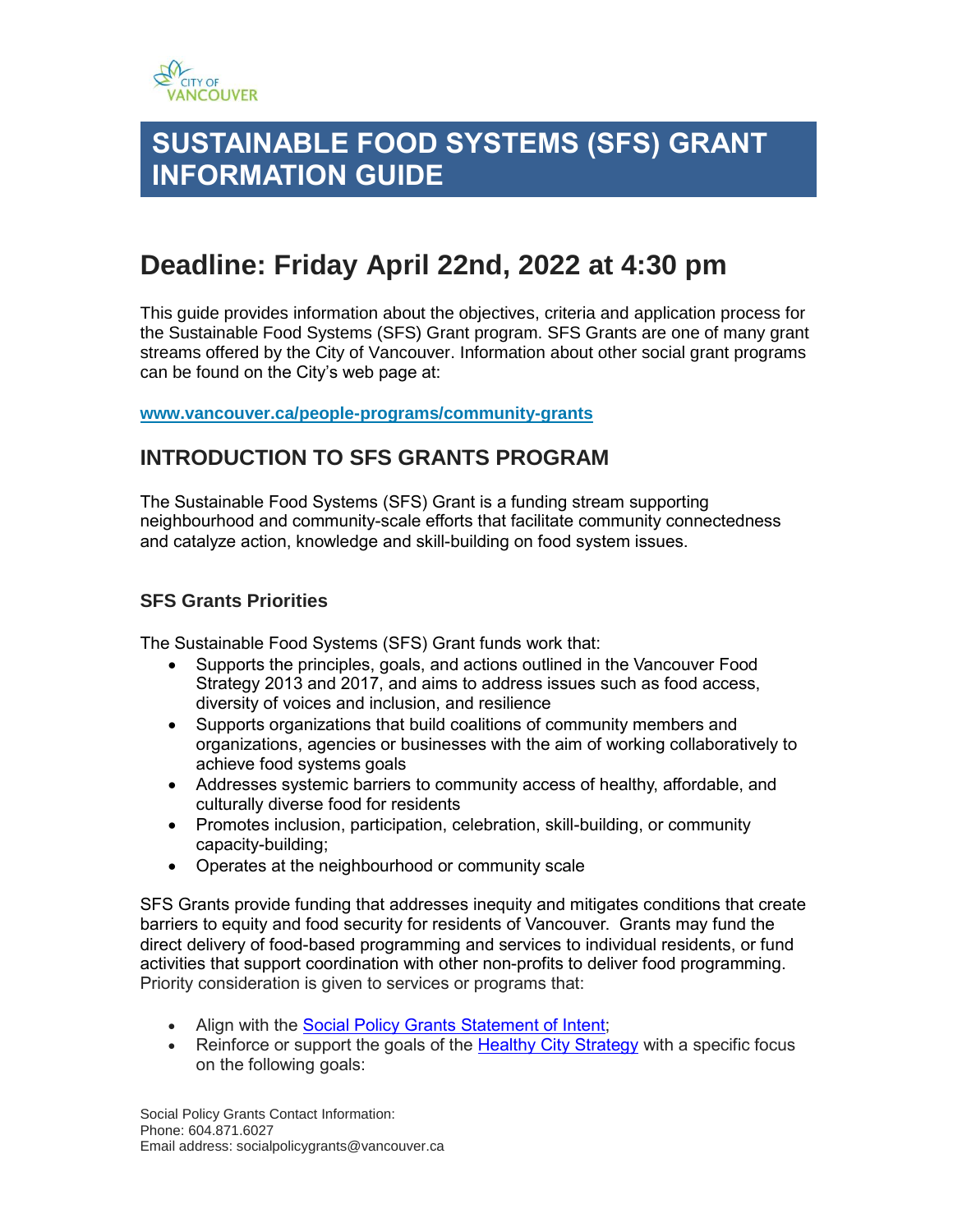

- $\circ$  3 [Feeding Ourselves Well](https://vancouver.ca/people-programs/feeding-ourselves-well.aspx)
- o 4 Healthy Human Services
- o 5 [Making Ends Meet and Working Well](https://vancouver.ca/people-programs/making-ends-meet-and-working-well.aspx)
- o 6 [Being and Feeling Safe and Included](https://vancouver.ca/people-programs/being-and-feeling-safe-and-included.aspx)
- o 7 [Cultivating Connections](https://vancouver.ca/people-programs/cultivating-connections.aspx)
- o 13 [Collaborative Leadership for a Healthy City for All;](https://vancouver.ca/people-programs/collaborative-leadership.aspx)
- Have a primary function to enhance the community's capacity, skills, knowledge and/or provide supports to address systemic barriers to food security and access;
- Have a primary focus on residents who are experiencing social, physical, and/or economic disadvantages and/or who face discrimination;
- Use a community development approach, which empowers and involves equitydenied populations in solving social problems, bringing about positive social change, and extending participatory democracy.

Given the wide variety of project or program types that could potentially be supported by Sustainable Food Systems Grants, the grant program does not specify a set goal or benchmark for the number of individuals to be served by the program. However, applicants must demonstrate that the number or proportion of people involved is large enough that there is a noteworthy impact on the community.

# **Eligibility**

An organization must:

- Be a registered non-profit society, community service co-op or social enterprise wholly owned by a non-profit and in good standing with the Registrar of Companies; OR, be a registered charity, in good standing with the Canadian Revenue Agency; OR, be a First Nations Band;
	- $\circ$  Please note that if you are not registered as one of the above you may partner with a fiscal sponsor that is a registered non-profit society or registered charity in order to meet this requirement.
- Demonstrate accommodation, welcomeness and openness to people of all ages, abilities, sexual orientation, gender identities (including trans\*, gender-variant and two-spirit people), ethnicities, cultural backgrounds, religions, languages, under-represented communities and socio-economic conditions in its policies, practices and programs, except in instances where the exclusion of some group is required for another group to be effectively targeted;
- Have an independent, active governing body composed of volunteers. The bylaws must have provisions that no staff member can be a voting member of the board or executive;
- Be in compliance with the [Canadian Charter of Rights and Freedoms](https://www.canada.ca/en/canadian-heritage/services/how-rights-protected/guide-canadian-charter-rights-freedoms.html) and the [British Columbia Human Rights Code;](https://www.bclaws.gov.bc.ca/civix/document/id/complete/statreg/00_96210_01)
- Have the demonstrated functional capacity and sufficient resources to deliver the programs or work to which the City is being asked to contribute; and,
- Deliver the funded program in Vancouver to Vancouver residents or to Vancouver based non-profits.
- **If you have applied for a grant previously, were not successful and plan to apply again during this intake period we ask that you contact a Social**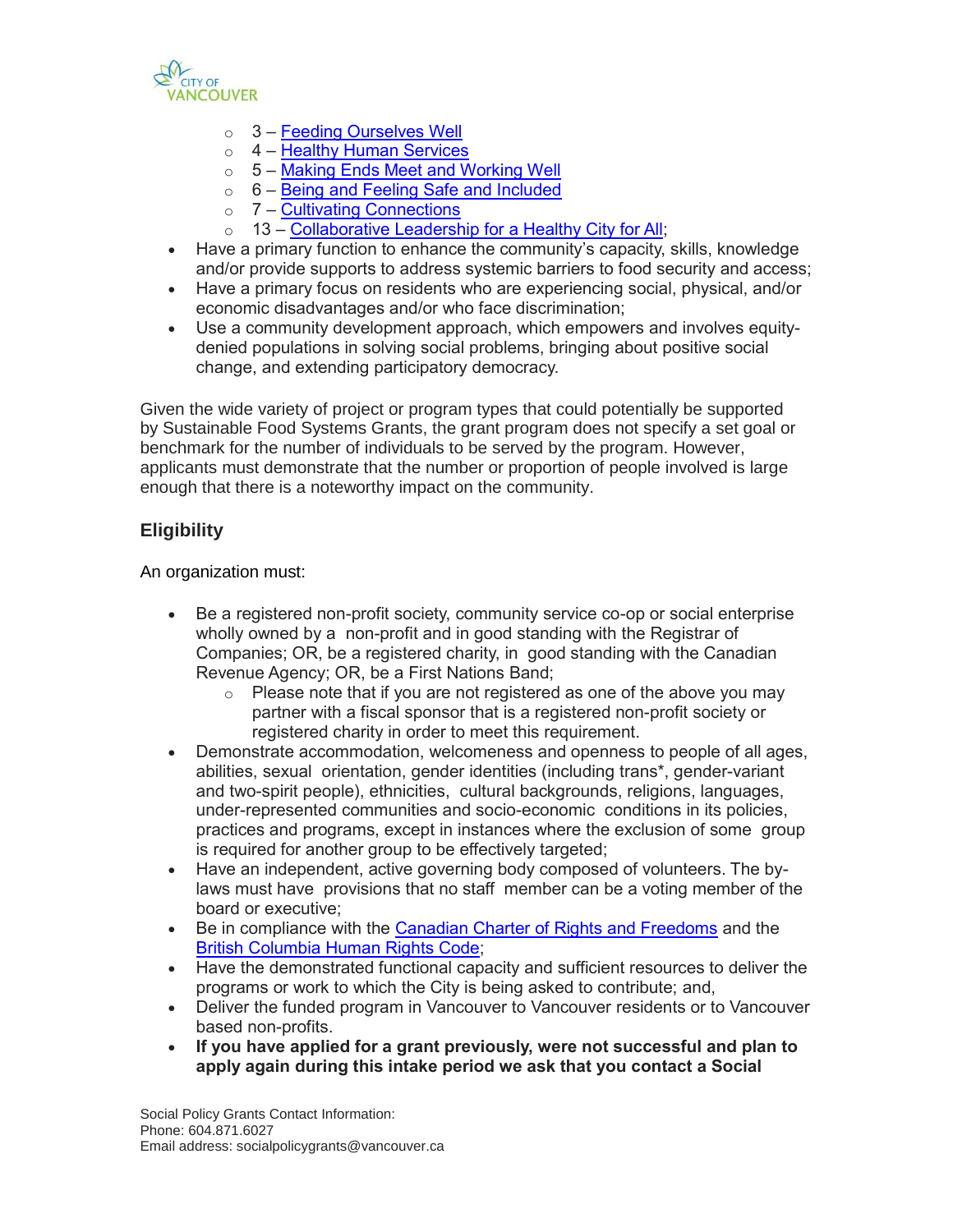

**Planner to discuss how your project may or may not align with funding priorities.** 

### **Ineligible Work and Program Expenses**

- Direct welfare supports, including food banks, meal programs and the provision of clothing; \*
- Food recovery or food rescue operations, including sorting, driving, and distribution; \*
- Those which fall wholly or primarily within the mandate of other government departments, e.g. (but not limited to):
	- o Direct healthcare programs (such as health self-help groups, health information programs, medical treatment, maintenance or rehabilitation programs);
	- o Employment training leading to certification;
	- o Initial settlement programs.\*
- Time-limited projects (planned operations of three years or less), or programs and/or organizations in the ideas or early development stage (18 months of operation or less);
- Programs which are primarily recreational (formal recreation programs such as clubs/groups or teams), or educational (formal education leading to a credential);
- Travel expenses, attendance at, or fees for, conferences, workshops or other forms of training;
- One-on-one counselling with licensed psychologists, social workers or registered clinical counsellors;
- Delivery of conferences;
- Transportation expenses, except those that allow users or potential users to access services;
- Legal fees:
- Payment of: City property taxes; capital expenses, operating or capital deficits;
- Act in the capacity of a funding body for, or make grants to any other individual, group or organization;
- Research.

**\* - We understand that your organization may provide direct food supports to your community. While these efforts will not disqualify your organization from applying, SFS funds may not be used to support staffing, coordination time, or other expenses related to these efforts.**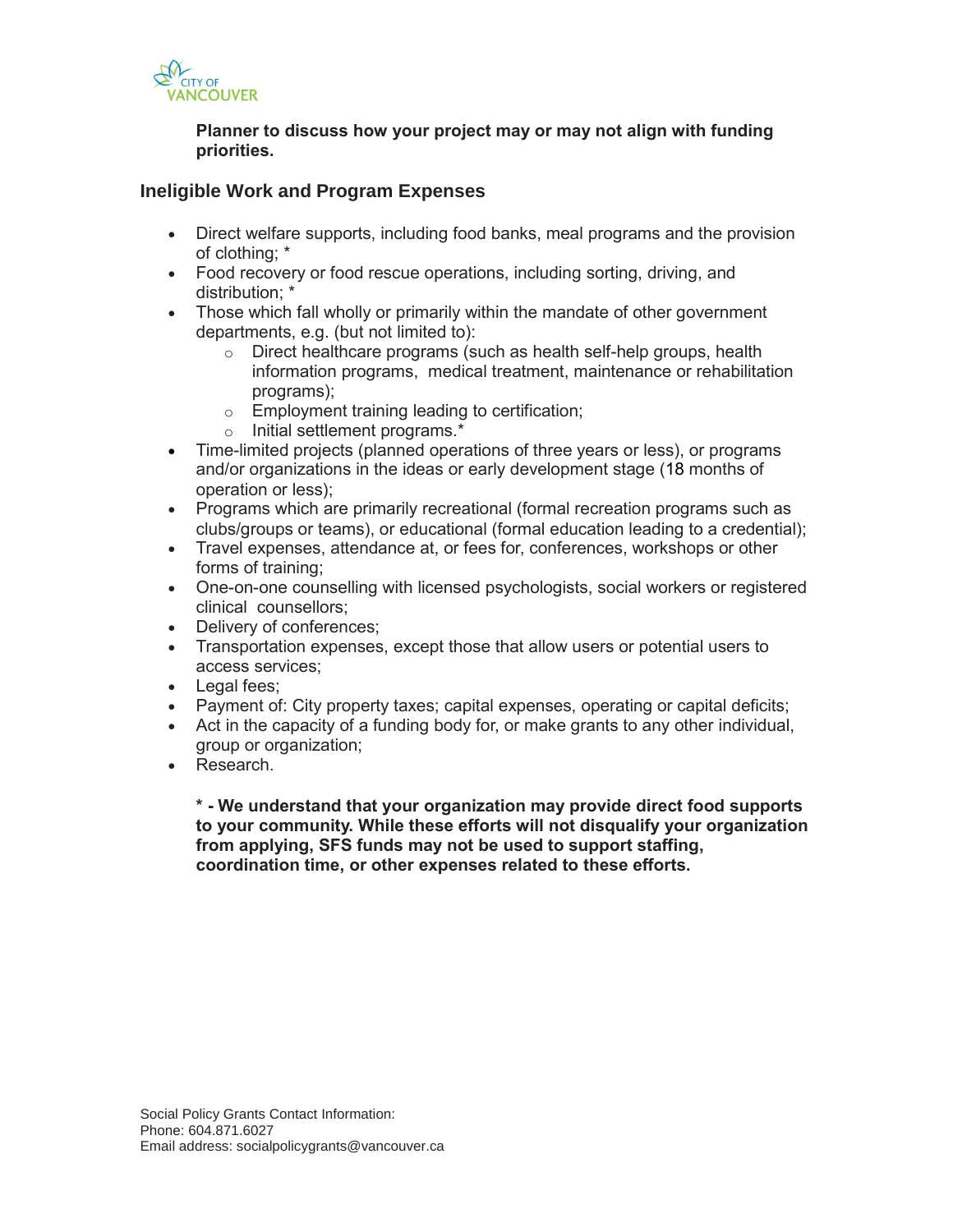

Exceptions to the above may be approved at the discretion of the Managing Director of Social Policy & Projects.

# **APPLYING FOR A PROGRAM THAT WAS NOT FUNDED THROUGH A PREVIOUS APPLICATION?**

**Talk to a planner!** All new applicants are asked to contact a grants planner to discuss applications prior to submission. Applicants that were not successful in the previous year are also asked to contact a grants planner if you are considering applying again. This short phone call will ensure applicants are eligible and will be an opportunity to walk through the process, provide tips and answer questions.

**Social Policy Grants Contact Information: Phone: 604.871.6027 Email address: socialpolicygrants@vancouver.ca**

#### **Changes in 2022:**

A number of changes have been made for 2022 to ease the administrative burden of the application process, and to allow grantees more flexibility in the use of grant funds.

- **1. Unrestricted budget.** Grant funding will be unrestricted except for the restrictions noted above (see **Ineligible Programs and Program Expenses)**. Applicants are still required to submit a program-specific budget(s). This change allows applicant organization that as a whole might be considered ineligible (e.g. meal programs), but they are operating a program that may be eligible (e.g. community kitchens and food growing workshops).
- **2. The choice to apply for more than one program within one application.** If applicants are planning to apply for more than one program, they can now make one application for the combined total amount, rather than making separate applications for each program. (applicants can still choose to make separate applications for separate programs if they prefer)
- **3. Organization budget forms (using a city template) will no longer be required.** Instead, organizations will be asked to submit their own financial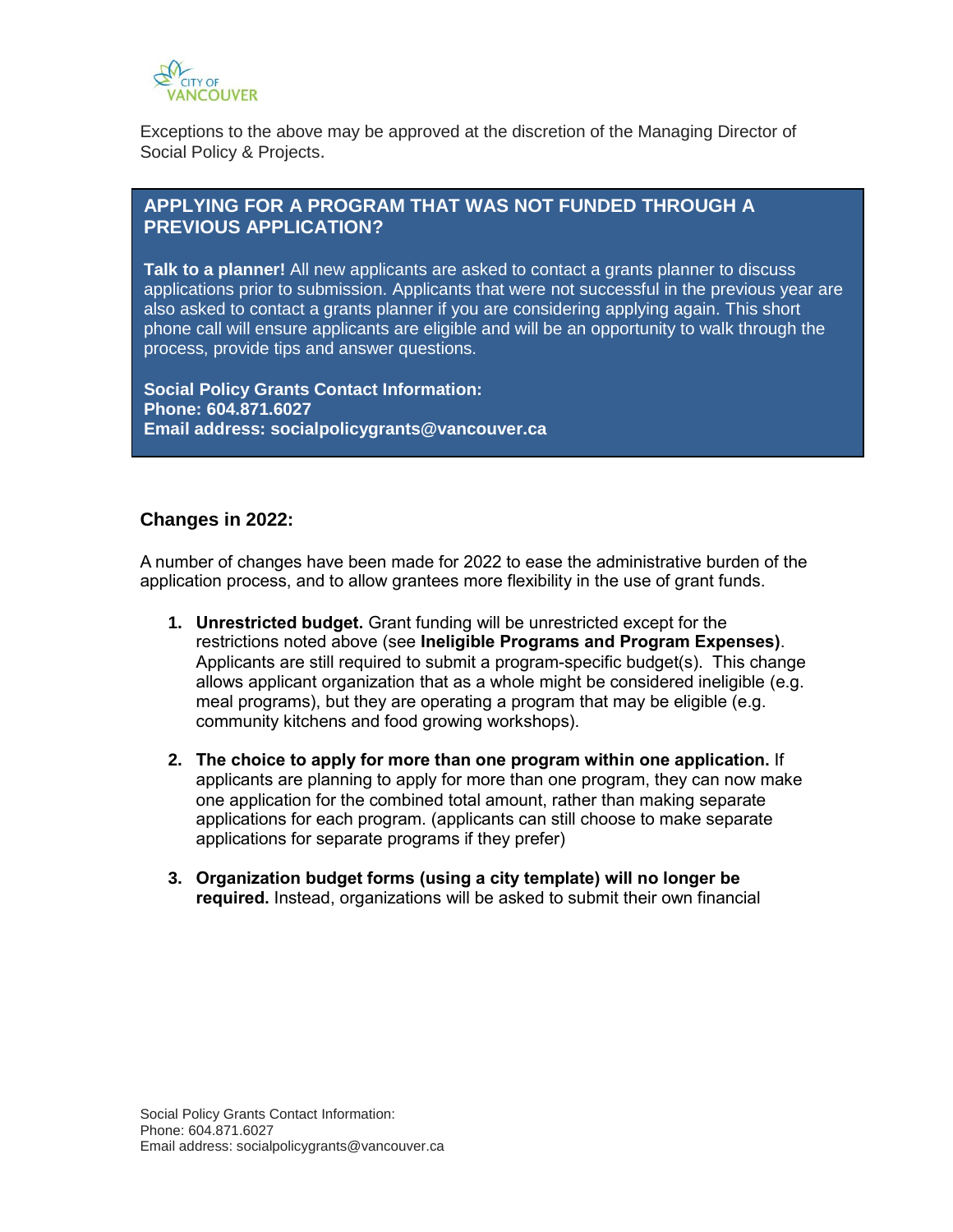

statements (audited or reports to the board).

- **4. Applications will now be accepted twice per year:** spring and fall intakes. See website for details: [www.vancouver.ca/people-programs/community-grants](https://www.vancouver.ca/people-programs/community-grants)
- **5. Word limits have been removed from all fields, except one.**
- **6. Applications will be submitted online:** printed copies or emailed applications will no longer be accepted.

#### **Fairness and Equity**

Sustainable Food Systems (SFS) Grants provide funding that addresses inequity and mitigates conditions that create barriers to equity for residents of Vancouver. Throughout the application applicants are encouraged to link their work directly to achieving this goal.

The City of Vancouver has developed an Equity Framework to address systemic racism and to reduce barriers for those who have historically experienced the most exclusion, violence and harm.

This framework is an internal document that will shape how the City, as an employer and policymaker, provides additional supports for equity-seeking groups in order to advance fair conditions for all people.

For more information about the City's approach, we invite you to read more about the many steps that the City of Vancouver is taking to address racism and inequality:

#### **[www.vancouver.ca/people-programs/equity-diversity-inclusion](http://www.vancouver.ca/people-programs/equity-diversity-inclusion)**

#### **HOW TO APPLY**

All applications are now being accepted online via *VanApply*. Rather than forms, required information will appear as tasks which include:

- Organization Information
- Nature of Work: Outlining the type and impact of the work to be supported by the application
- Program-specific budget: Applicants are asked to complete a simple table with high-level expenses and revenue line items. Alternatively, they may upload a document with requested budgeting information.
- Organization budget: Organizations will no longer be required to submit an Organization Budget using a city template. Instead, we will accept financial statements for the most recently-completed fiscal year (i.e., audited, review engagement, notice to reader).
- Additional supporting materials are required are as follows:
	- o Annual General Meeting minutes